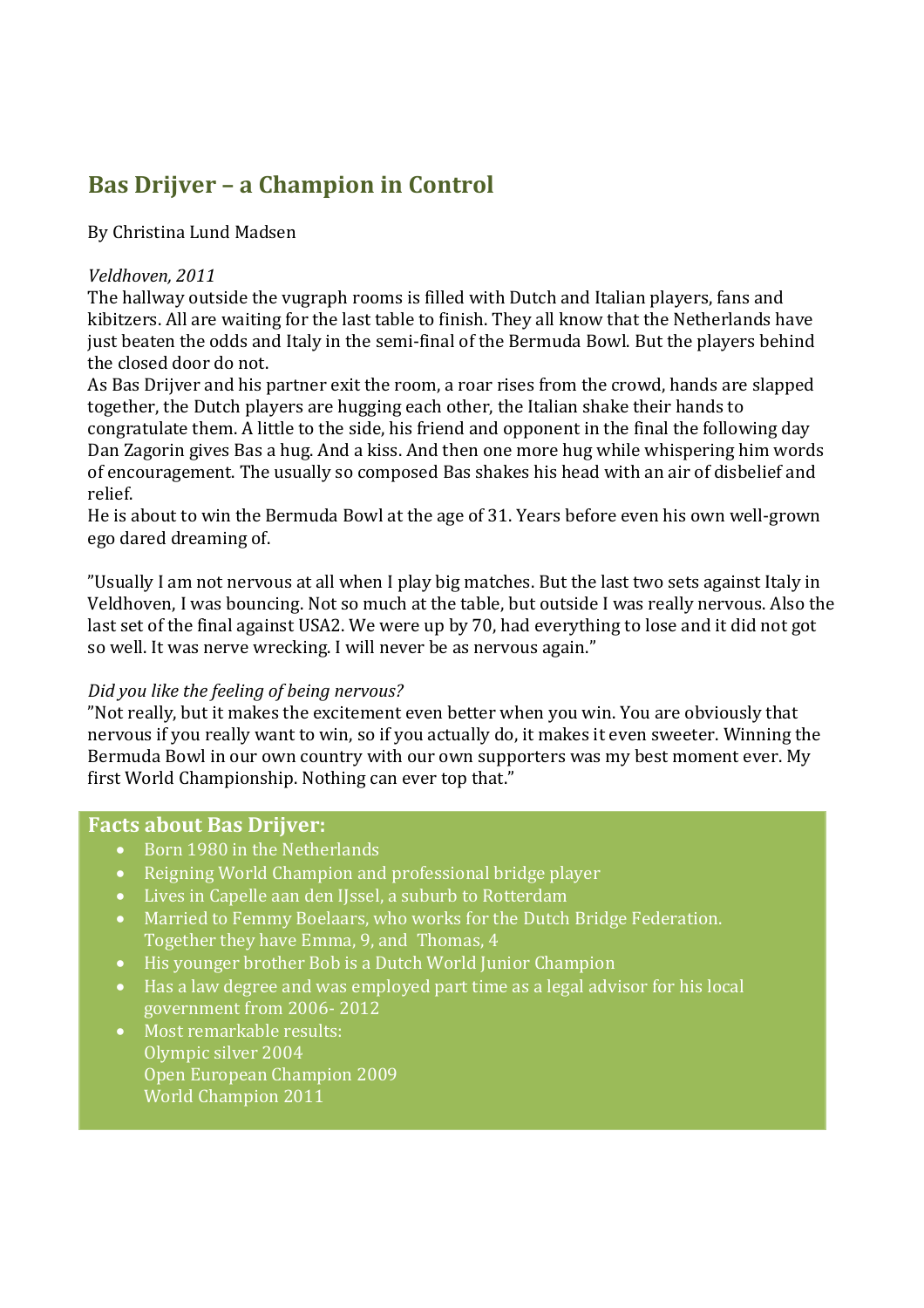## **The Best of his Generation**

We are sitting on the terrace of his house in an idyllic suburb to Rotterdam on one of the first days of summer. He speaks every sentence thoughtfully and well phrased and I can't help wondering what it takes to bring him out of his composure.

In his youth Bas played every game or any competition with his father and brothers and gambled with his allowance. He believes he owes his competitive nature to the many games they played. Bas' six years younger brother Bob still plays bridge at top level, but his older brother Tom decided at an early age not to pursue bridge, according to Bas because of a very modest opinion about himself, as a contrast to his younger brother.

"I used to be the best of my generation. When I was a teenager the Dutch Bridge Federation made it easy for me. They let me play a lot of hands and sent me abroad."

The Dutch Bridge Federation are renowned for its development of talented juniors, and they soon saw a better match for Bas than his older brother. At another table Sjoert Brink was sitting playing with his older brother.

#### **A Symbiotic Partnership**

Despite their different characters, Bas and Sjoert soon formed a successful partnership. However they both had other partners outside junior bridge and egos often colliding, which ultimately made them peacefully go separate ways despite their success as a pair.

"We had part of the same chemistry now as then. We always try to outsmart each other, which is why we stopped. Sjoert was actually glad when I made a mistake. Not a very healthy partnership. But we have always been very good friends. We didn't form that serious a partnership as juniors, so it wasn't a big splitup."

For a while Bas played in the open team first with Simon de Wijs, then Maarten Schollardt, while Sjoert played with Ricco van Prooijen. They even managed to win Olympic silver in 2004 as teammates.



**Bas Drijver and Sjoert Brink. Photo: Jonathan Steinberg**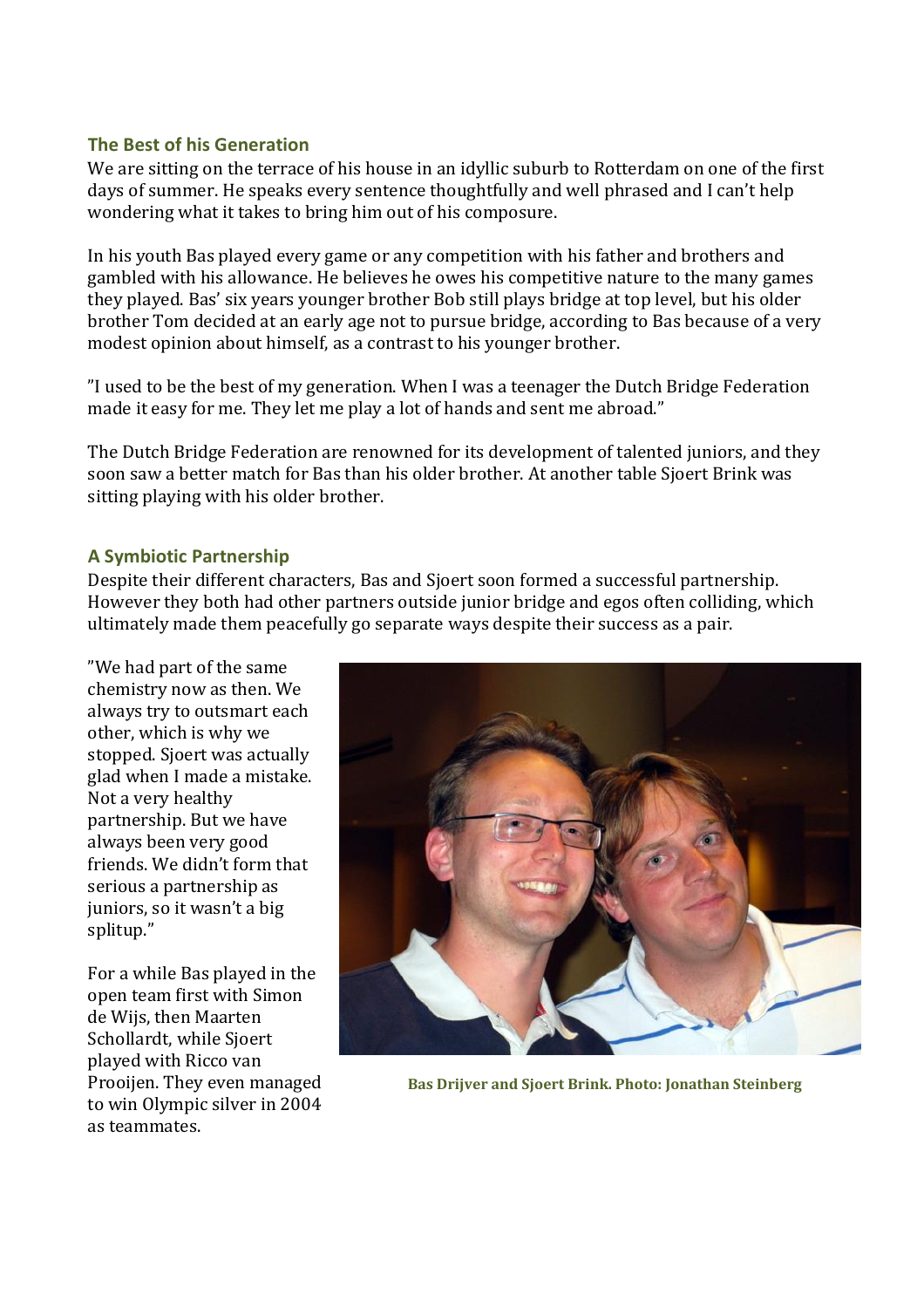"I thought Sjoert and I would be a better match to reach the level I wanted. Sjoert thought the same, so we started again. Now we got more serious about bridge. We got a little older. I got a bit more mature. Sjoert didn't really."

## *What is the strength of your partnership?*

"Our attitude towards bidding. We play a little more aggressive and imaginative. Sjoert is a big innovator. We try to find the best solution in the bidding and have a lot of competitive agreements. We don't make the difference in the card playing. A lot of American players play cards very well, but the bidding is not always as good."

While talking about his partnership with Sjoert, Bas lights up. They play tennis together, make silly bets and compete about everything besides women.

"We are good friends. It makes a lot of difference. We spend so much time together. We used to always share a room. We still do that in America, but not for the rest of the tournaments."



**Bas Drijver Photo: Louk Herber**

When Bas attempts to describe himself, the easiest way to do so for him is to compare himself to his opposite – his partner:

# *How would you describe yourself as a bridge player in three words?*

"Boring, technical, focused. Sjoert is outgoing and imaginative. I think that works better if you have a partner who is a little more solid. If you describe me as solid, some Americans would laugh, but I am still more solid than Sjoert is, I think most people would agree."

*What does it take to be a good bridge player?* That you can concentrate for a long period. Intelligence. Imagination. That you can read people well. Table presence.

*Are you good at reading people?*  No, it is more Brinkie's style (his nickname for Sjoert). My main thing is that I try to avoid mistakes and make the best technical play."

In particular American players find it difficult to remember who is who despite their very different personalities. Perhaps due to their symbiotic partnership – or their very Dutch names.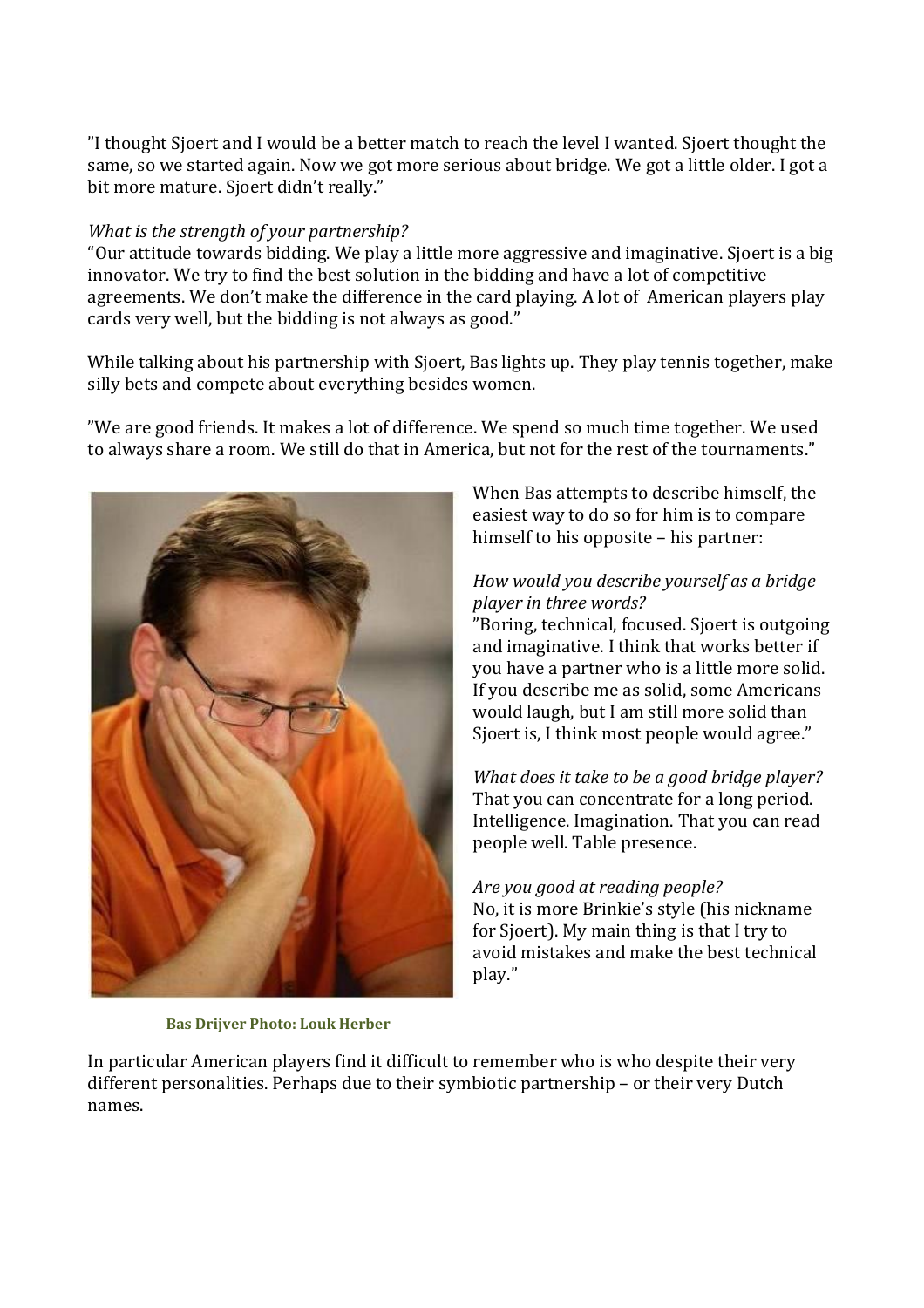## **Family Man**

We are warmly interrupted by Bas' wife and children returning from school. His nine-year old girl and four-year old boy run to their father to hug him and sit on his lap for a while, telling him about their day.

Seeing him in his home surrounded by his family you would imagine Bas Drijver to be a reserved guy living a quiet family life with a nine-to-five desk job. If he weren't one of the world's greatest bridge players, this would be spot on.

In 2006 he got first job for the local government working as a legal advisor. At first he worked four days a week, then two days a week, and in September 2012 he finally quit. "I liked my co-workers, but my problem was I never got into the work. I played so much bridge, had a family, so work was something on the side for me."

#### *How has your wife handled your choice of career?*

We had a good discussion before we started with Team Orange (a Dutch project to develop the best players into world class players, ed.). Then it gradually became bigger and I started making money. She loves the game. For her it is not always that easy. It is pretty hard on her when I go away for such a long time. I try when I am at home to be the man of the house, do the cleaning, washing and stuff with the children."

#### *And how do your children cope with it?*

"They are used to nothing else. They take turn sleeping next to their mommy. They always beg for presents, but I don't always bring it. My daughter likes to spend a whole day with me playing bridge, but she is not so interested in it. If you give my son cards he will rip them up."

"When I am here, you have me 24-7. I think it is a pretty good compensation for being away 15-20 weeks. We never play regionals; some of the other pros are at least 30 weeks on the road. With my family I would not do that."

Bas got married at a very young age and became a father by the age of 23.

"I have always had an old soul. I was always serious about most things. Especially compared to Sjoert. If I commit to something, I generally stay with it. It is part of my character. It is no coincidence that my first girlfriend is also my wife."

#### **Introvert or arrogant**

How would you describe yourself in three words?

"Easy-going. I don't know anybody who would describe me like that, but I still think of myself as easy-going." He smiles peculiarly.

He looks calmly to the side and leans back in the chair while considering his next words. "Painfully honest, regardless of the feelings of others. Not my best character trait. I don't say everything out loud anymore. Some people found it really annoying. I learned a more socially acceptable behaviour. I take the feelings of other people a little more into consideration."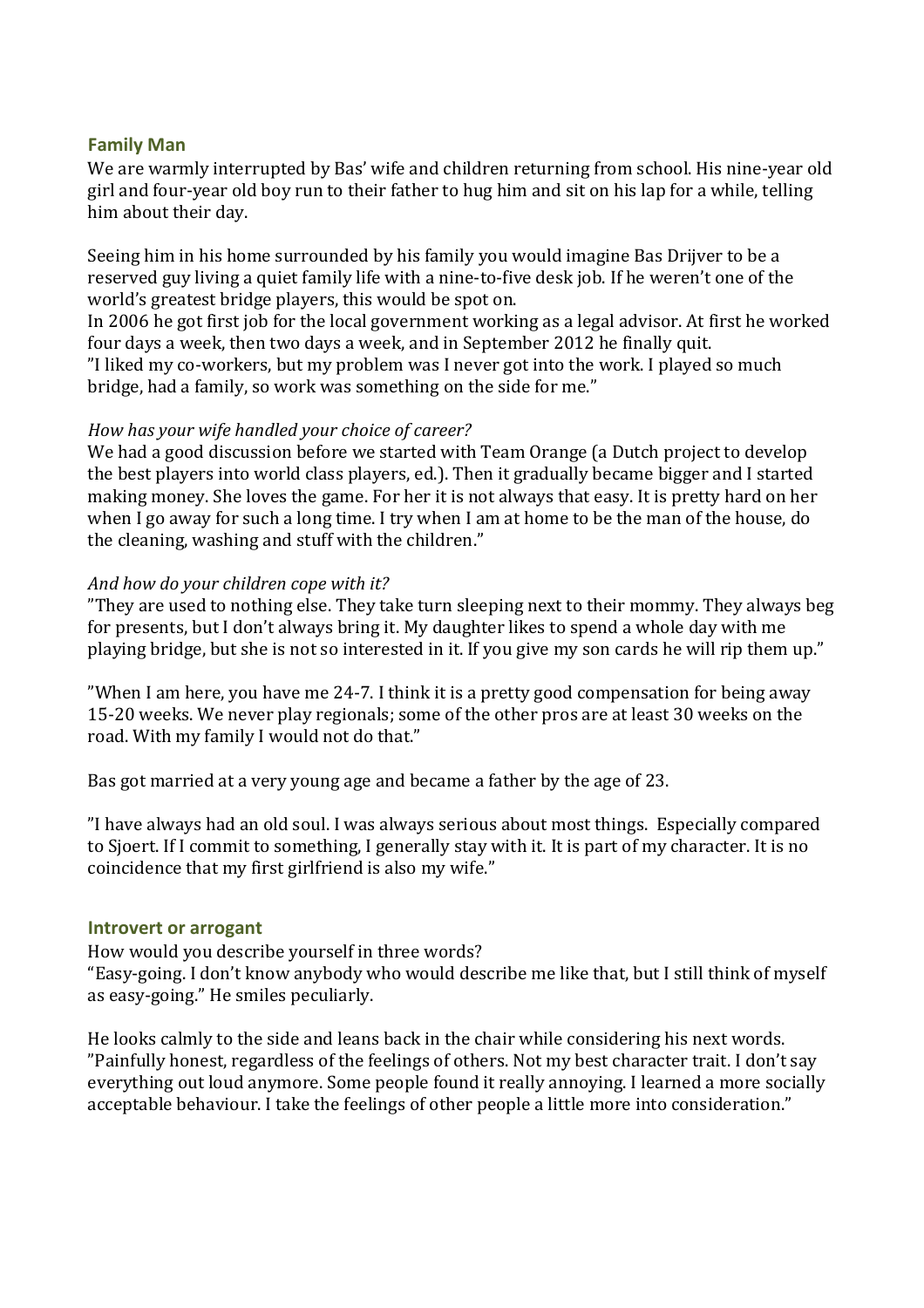"Sarcastic." The last word falls without hesitation or further elaboration. Having talked to Bas for five seconds you would agree.

Through the self-confidence gained through years of success at the bridge table his reserved nature is often perceived as arrogance – and sometimes rightfully so.

"In some situations I can see myself acting very arrogant. I am really different as a person compared to when I play a tournament and speak about bridge. Sjoert, Simon and I always try to outwit and tease each other. In bridge discussions I am very strong-minded. It is either my opinion or you are absolutely out of your mind. Not a lot between. Also with Sjoert I know I shouldn't react on some things, it serves no purpose. But I have an uncontrollable urge to say something.

Outside of bridge I am a little bit more reserved or introvert. Within the bridge scene and discussions I am pretty outspoken."

# **Five questions for Bas Drijver**

*What are you good at besides bridge?* **"Nothing."**

*Do you have any hobbies?*

**"I love to play tennis. I love any sport, but I am only good at bridge. It is the only sport I can play without injuring anybody else."**

#### *What is your prediction for the BB in Bali?*

**"This year will be a lot tougher. Two more teams are among the favourites. In the last Bermuda Bowl we only had to beat Italy. Now we also have Monaco and USA1, who by adding Levin and Weinstein are as strong as the Nickell-team (who did not qualify, ed.).**

**We are the 4th team for me, the outsider. We are coming pretty close to the other teams, but I would still think each of them has a better chance."**

#### *How would you rank yourself and Sjoert as a world partnership?*

**"We are definitely in the top 10. In random order there is Meckstroth-Rodwell, Fantoni-Nunes, Bocchi-Madala, Helgemo-Helness, Levin-Weinstein, perhaps Balicki-Zmudzinski, and us. We are between 5th and 10th in the world."**

*What is the main goal of your partnership?* **"To win an American National."**

#### **Bridge as mirror of the soul**

In an interview with Bas and Sjoert in a Dutch newspaper before the World Championship in 2011, Bas was quoted for saying that bridge is the mirror of the soul; a quote that ended as the headline of the article.